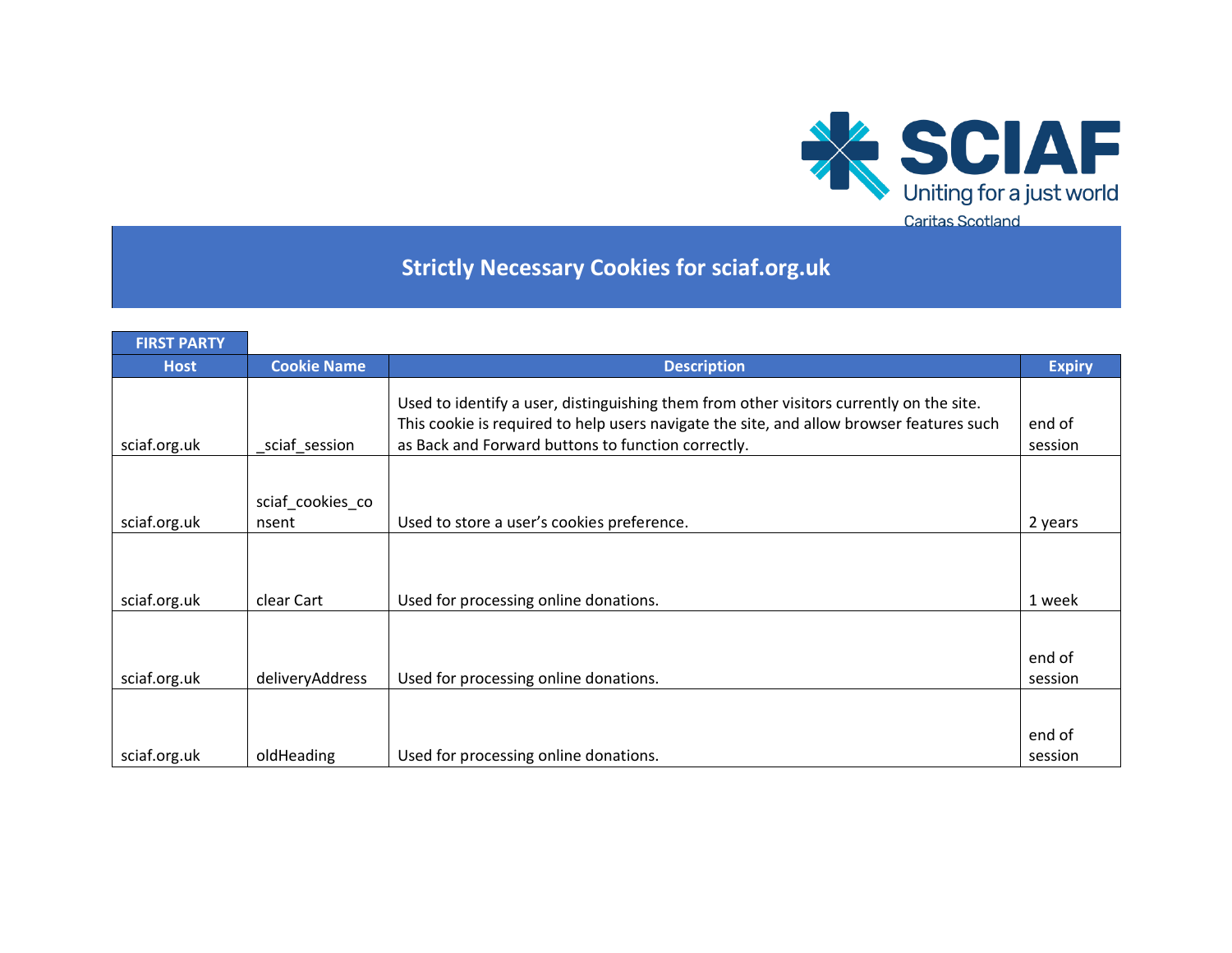|              | ASP.NET_Sessionl |                                                            | end of   |
|--------------|------------------|------------------------------------------------------------|----------|
| sciaf.org.uk | d                | Used to maintain an anonymised user session by the server. | session  |
|              |                  |                                                            |          |
|              |                  |                                                            |          |
| sciaf.org.uk | freePostageCost  | Applies free postage to Real Gift orders.                  | 1 day    |
|              |                  |                                                            |          |
|              |                  |                                                            |          |
|              |                  |                                                            |          |
| sciaf.org.uk | sbjs_migrations  | Allows user to make donation securely.                     | 6 months |
|              |                  |                                                            |          |
|              |                  |                                                            |          |
| sciaf.org.uk | sbjs_udata       | Allows user to make donation securely.                     | 6 months |
|              |                  |                                                            |          |
|              |                  |                                                            |          |
|              |                  |                                                            | end of   |
| sciaf.org.uk | deliveryAddress  | Stores delivery address.                                   | session  |
|              |                  |                                                            |          |
|              |                  |                                                            |          |
| sciaf.org.uk | sbjs_current     | Allows user to make donation securely.                     | 6 months |
|              |                  |                                                            |          |
|              |                  |                                                            |          |
| sciaf.org.uk | sbjs_first_add   | Allows user to make donation securely.                     | 6 months |
|              |                  |                                                            |          |
|              |                  |                                                            |          |
|              |                  |                                                            |          |
| sciaf.org.uk | sbjs_first       | Allows user to make donation securely.                     | 6 months |
|              |                  |                                                            |          |
|              |                  |                                                            |          |
| sciaf.org.uk | sbjs current add | Allows user to make donation securely                      | 6 months |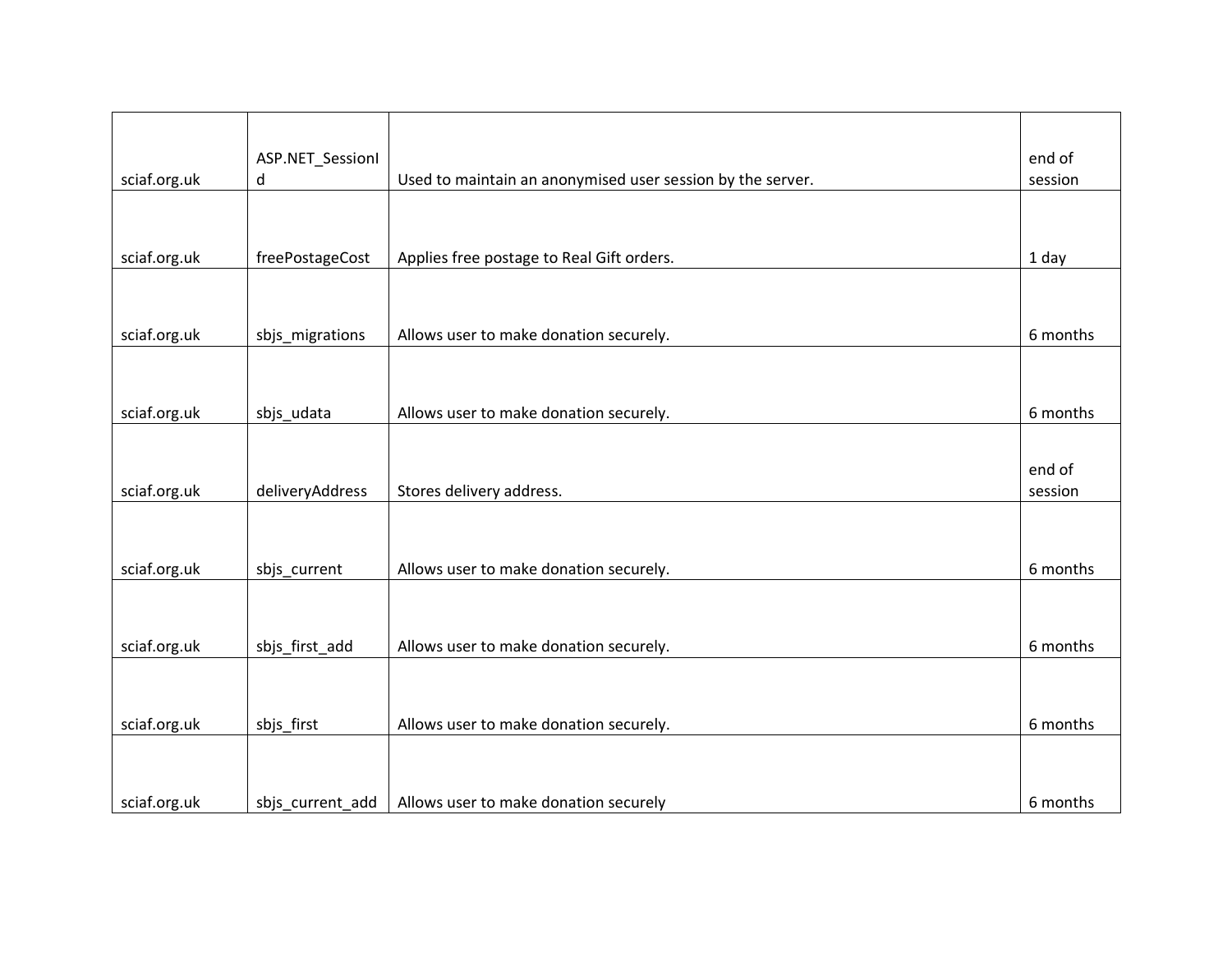| sciaf.org.uk | sbjs_session | Cookie to identify individual sessions. | 1 hour |
|--------------|--------------|-----------------------------------------|--------|

| <b>THIRD PARTY</b>             |                       |                                                                                                                                                                                                                                                                                                                     |                   |
|--------------------------------|-----------------------|---------------------------------------------------------------------------------------------------------------------------------------------------------------------------------------------------------------------------------------------------------------------------------------------------------------------|-------------------|
| <b>Host</b>                    | <b>Cookie Name</b>    | <b>Description</b>                                                                                                                                                                                                                                                                                                  | <b>Expiry</b>     |
| Google.com                     | <b>NID</b>            | The NID cookie contains a unique ID that Google uses to remember your preferences<br>and other information, such as your preferred language (e.g. English), how many search<br>results you wish to have shown per page (e.g. 10 or 20) and whether or not you wish to<br>have Google's SafeSearch filter turned on. | 6 months          |
|                                |                       | Associated with the Netscaler load balancing service from Citrix. The cookie is used to<br>ensure traffic and user data is routed to the correct locations where a site is hosted on                                                                                                                                | end of            |
| Citrix                         | $NSC$ $*$             | multiple servers, so that the end user has a consistent experience.                                                                                                                                                                                                                                                 | session           |
| <b>DoubleClick</b><br>(Google) | <b>DSID</b>           | This cookie is set to note your specific user identity. It contains a hashed/encrypted<br>unique ID.                                                                                                                                                                                                                | end of<br>session |
| bbox.blackbaud<br>hosting.com  | NSC QH-PMY            | This cookie name is associated with the Netscaler load balancing service from Citrix. The<br>cookie is used to ensure traffic and user data is routed to the correct locations where a<br>site is hosted on multiple servers, so that the end user has a consistent experience.                                     | end of<br>session |
| payments.blackb<br>aud.com     | AWSELB                | Allows secure payment thought Blackbaud server.                                                                                                                                                                                                                                                                     | 1 second          |
| payments.blackb<br>aud.com     | AWSELBCORS            | Allows secure payment thought Blackbaud server.                                                                                                                                                                                                                                                                     | 1 second          |
| bbox.blackbaud<br>hosting.com  | ASP.NET_Sessionl<br>d | Allows secure payment thought Blackbaud server.                                                                                                                                                                                                                                                                     | end of<br>session |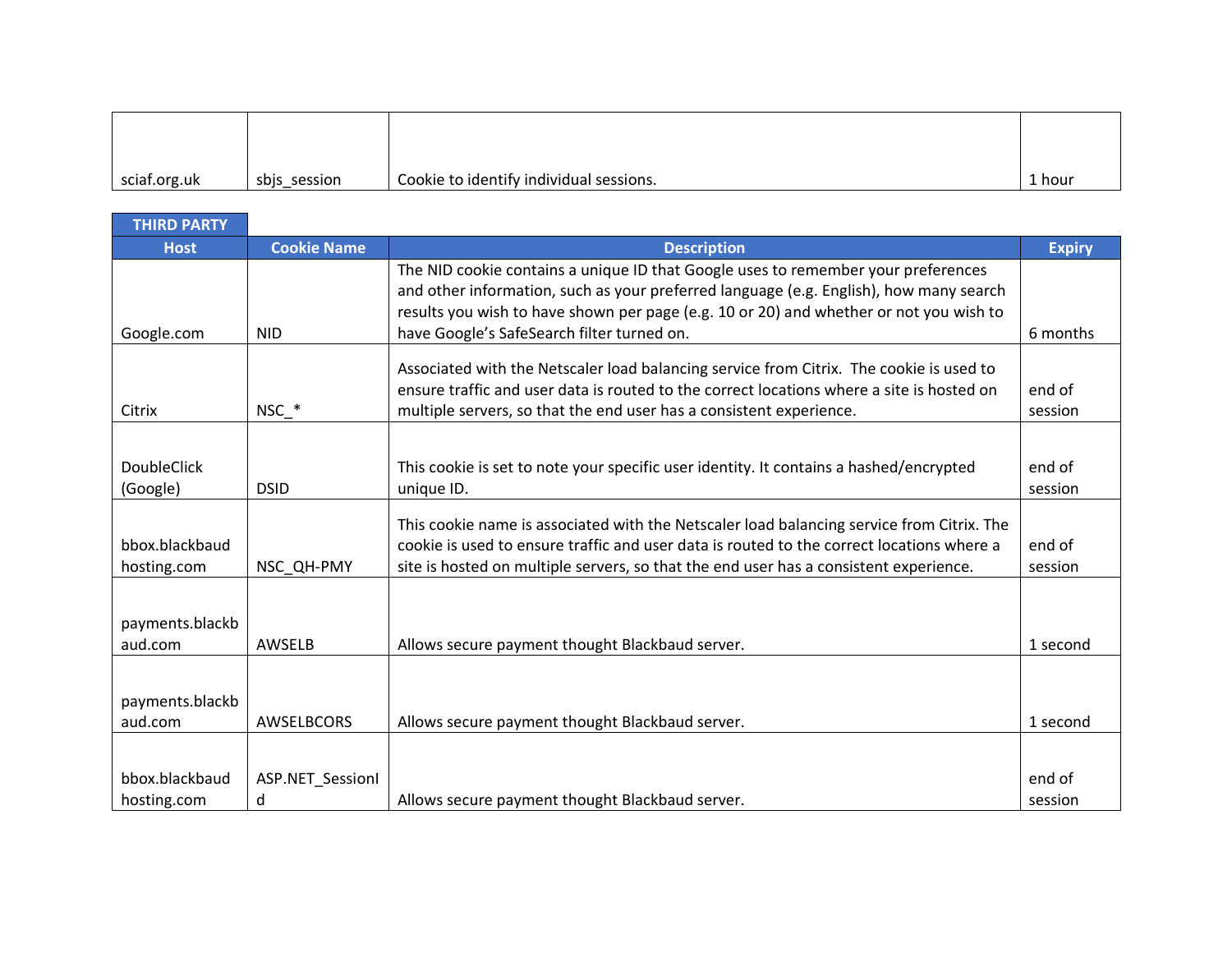|               | incap_ses_1177_ |                                                                                            | end of  |
|---------------|-----------------|--------------------------------------------------------------------------------------------|---------|
| blackbaud.com | 1263131         | Session cookie.                                                                            | session |
|               |                 |                                                                                            | end of  |
| blackbaud.com | nlbi #######    | Allows secure payment thought Blackbaud server.                                            | session |
|               |                 |                                                                                            |         |
|               |                 | Cookie for linking certain sessions to a specific visitor (visitor representing a specific |         |
| blackbaud.com | visid_incap_    | computer). In order to identify clients that have already visited Incapsula.               | 1 year  |

## **Performance Cookies for sciaf.org.uk**

| <b>FIRST PARTY</b> |                    |                                                                                                                                                                                                                                                                                                                                                    |               |
|--------------------|--------------------|----------------------------------------------------------------------------------------------------------------------------------------------------------------------------------------------------------------------------------------------------------------------------------------------------------------------------------------------------|---------------|
| <b>Host</b>        | <b>Cookie Name</b> | <b>Description</b>                                                                                                                                                                                                                                                                                                                                 | <b>Expiry</b> |
|                    |                    | This cookie name is associated with Google Universal Analytics. This cookie is used<br>to distinguish unique users by assigning a randomly generated number as a client<br>identifier. It is included in each page request in a site and used to calculate visitor,                                                                                |               |
| sciaf.org.uk       | _ga                | session and campaign data for the sites analytics reports.                                                                                                                                                                                                                                                                                         | 2 years       |
| sciaf.org.uk       | _gid               | This cookie is used to distinguish unique users by assigning a randomly generated<br>number as a client identifier. It is included in each page request in a site and used<br>to calculate visitor, session and campaign data for the sites analytics reports.<br>This is a pattern type cookie set by Google Analytics, where the pattern element | 1 day         |
| sciaf.org.uk       | gat UA-2313047-    | on the name contains the unique identity number of the account or website it<br>relates to. It is used to limit the amount of data recorded by Google on high traffic<br>volume websites.                                                                                                                                                          | 1 second      |

**Functionality Cookies for sciaf.org.uk**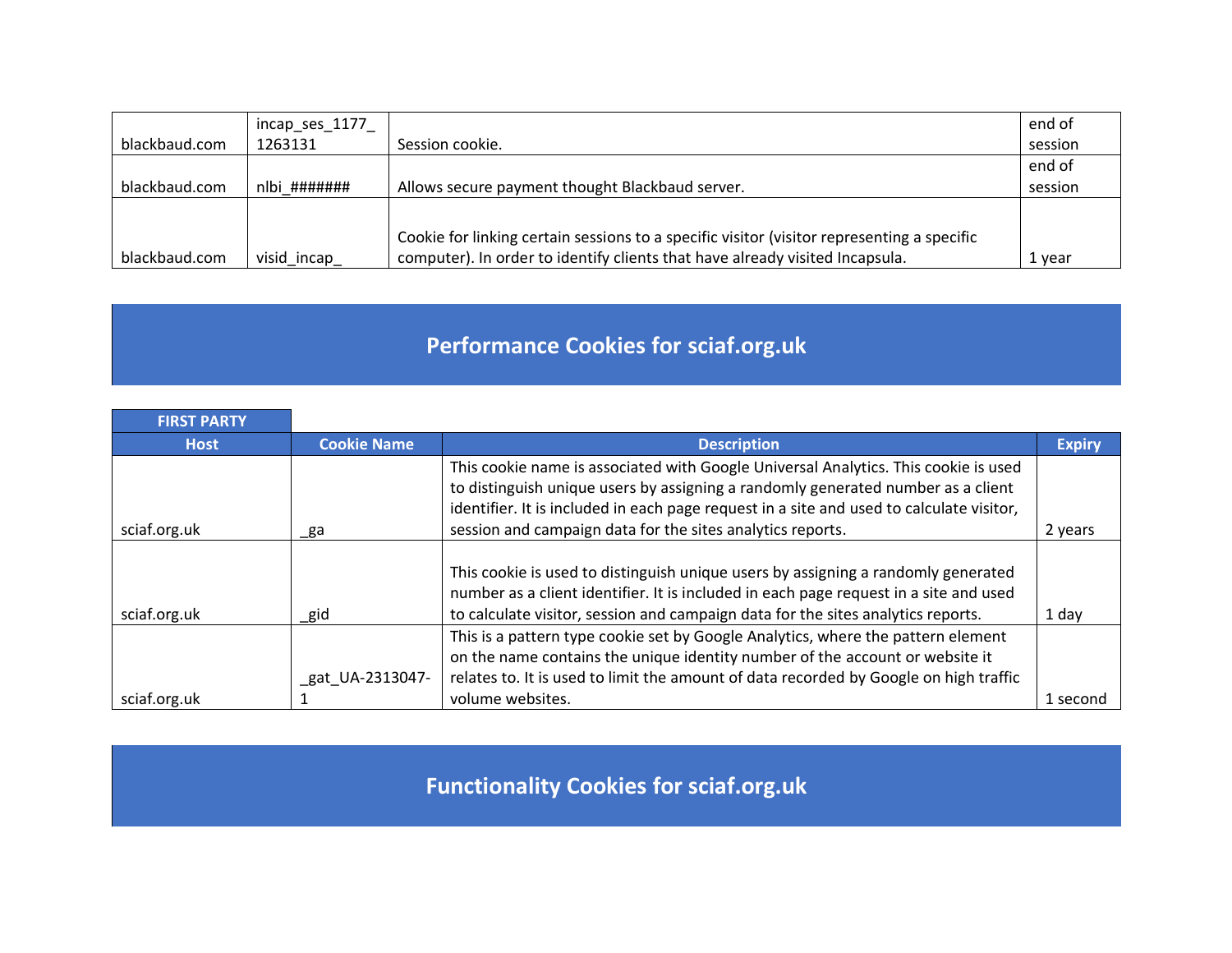| <b>THIRD PARTY</b> |                    |                                                                                                                                                                                                                                                 |                   |
|--------------------|--------------------|-------------------------------------------------------------------------------------------------------------------------------------------------------------------------------------------------------------------------------------------------|-------------------|
| <b>Host</b>        | <b>Cookie Name</b> | <b>Description</b>                                                                                                                                                                                                                              | <b>Expiry</b>     |
| Youtube.com        | <b>PREF</b>        | This YouTube cookie stores your preferences and other information, in particular<br>preferred language, how many search results you wish to be shown on your page,<br>and whether or not you wish to have Google's SafeSearch filter turned on. | 8 months          |
| Youtube.com        | <b>YSC</b>         | Registers a unique ID to keep statistics of what videos from YouTube the user has<br>seen.                                                                                                                                                      | end of<br>session |
| vimeo.com          | <b>VUID</b>        | This cookie is used by the Vimeo video player on websites.                                                                                                                                                                                      | 2 years           |
| doubleclick.net    | <b>HSID</b>        | This cookie is set by DoubleClick (which is owned by Google) to build a profile of<br>the website visitor's interests and show relevant ads on other sites.                                                                                     | 2 years           |
| stripe.com         | stripe mid         | Fraud prevention for stripe transactions.                                                                                                                                                                                                       | 1 year            |

## **Targeting Cookies for sciaf.org.uk**

| <b>FIRST PARTY</b> |                    |                                                                                  |               |
|--------------------|--------------------|----------------------------------------------------------------------------------|---------------|
| <b>Host</b>        | <b>Cookie Name</b> | <b>Description</b>                                                               | <b>Expiry</b> |
|                    |                    |                                                                                  |               |
|                    |                    | Used by Facebook to deliver a series of advertisement products such as real time |               |
| sciaf.org.uk       | fbp                | bidding from third party advertisers.                                            | 3 months      |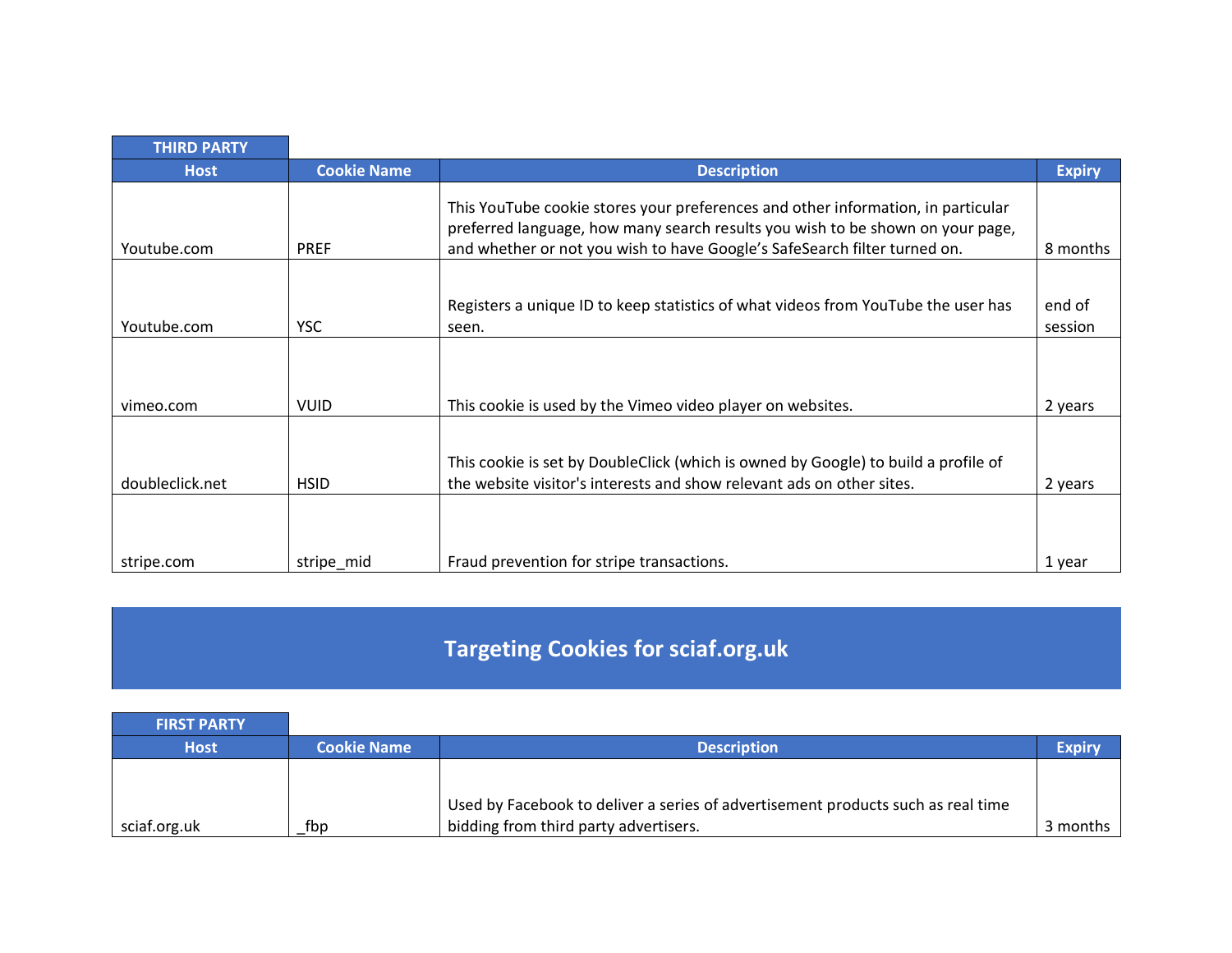| <b>THIRD PARTY</b> |                    |                                                                                                                                                                           |               |
|--------------------|--------------------|---------------------------------------------------------------------------------------------------------------------------------------------------------------------------|---------------|
| <b>Host</b>        | <b>Cookie Name</b> | <b>Description</b>                                                                                                                                                        | <b>Expiry</b> |
|                    |                    |                                                                                                                                                                           |               |
|                    |                    |                                                                                                                                                                           |               |
| doubleclick.net    | test cookie        | A test cookie from Google.                                                                                                                                                | 1 second      |
|                    |                    | This cookie may be used by advertising partners to build a profile of interests to                                                                                        |               |
|                    |                    | show relevant ads on other sites. It works by uniquely identifying your browser and                                                                                       |               |
| doubleclick.net    | <b>PREF</b>        | device.                                                                                                                                                                   | 1 year        |
|                    |                    |                                                                                                                                                                           |               |
|                    |                    | This cookie may be used by advertising partners to build a profile of interests to<br>show relevant ads on other sites. It works by uniquely identifying your browser and |               |
| doubleclick.net    | <b>SAPISID</b>     | device.                                                                                                                                                                   | 2 years       |
|                    |                    |                                                                                                                                                                           |               |
|                    |                    |                                                                                                                                                                           |               |
|                    |                    | Used by DoubleClick to determine whether website advertisement has been                                                                                                   |               |
| doubleclick.net    | <b>RUL</b>         | properly displayed - This is done to make their marketing efforts more efficient.                                                                                         | 1 year        |
|                    |                    |                                                                                                                                                                           |               |
|                    |                    |                                                                                                                                                                           |               |
| doubleclick.net    | ide                | Cookie used to show Google ads on non-Google sites.                                                                                                                       | 1 year        |
|                    |                    | This DoubleClick cookie is generally set through the site by advertising partners,                                                                                        |               |
|                    |                    | and used by them to build a profile of the website visitor's interests and show                                                                                           |               |
|                    |                    | relevant ads on other sites. This cookie works by uniquely identifying your browser                                                                                       |               |
| doubleclick.net    | <b>APISID</b>      | and device.                                                                                                                                                               | 2 years       |
|                    |                    |                                                                                                                                                                           |               |
|                    | VISITOR_INFO1_LI   |                                                                                                                                                                           |               |
| youtube.com        | VE                 | This cookie is used as a unique identifier to track viewing of videos.                                                                                                    | 6 months      |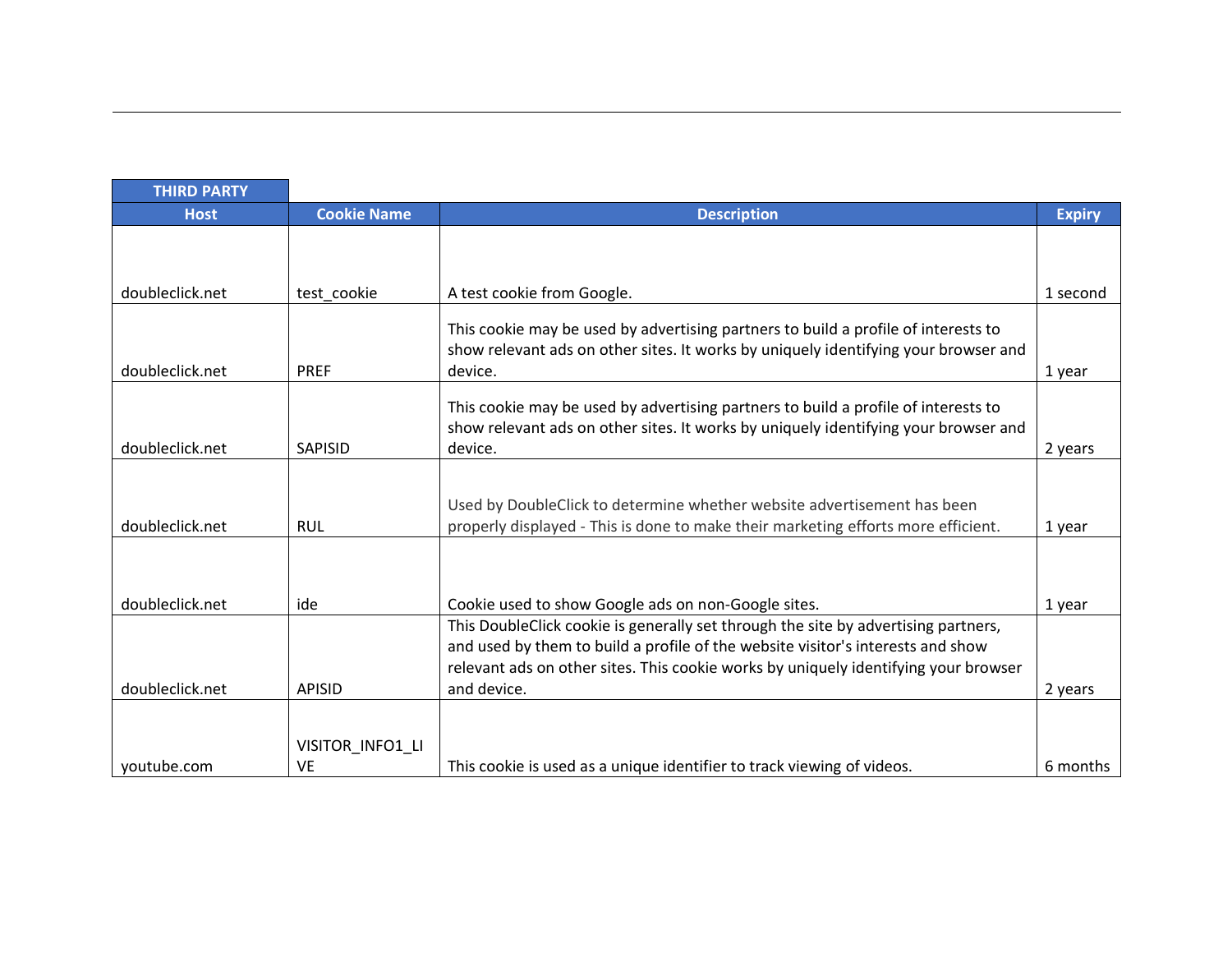| youtube.com  | <b>CONSENT</b>  | YouTube cookie to store cookie consent.                                                                                                                              | 16 years |
|--------------|-----------------|----------------------------------------------------------------------------------------------------------------------------------------------------------------------|----------|
|              |                 |                                                                                                                                                                      |          |
| youtube.com  | <b>GPS</b>      | A YouTube cookie that registers a unique ID on mobile devices to enable tracking<br>based on geographical GPS location.                                              | 1 hour   |
|              |                 |                                                                                                                                                                      |          |
| google.co.uk | <b>CONSENT</b>  | This cookie carries out information about how the end user uses the website and<br>any advertising that the end user may have seen before visiting the said website. | 17 years |
|              |                 |                                                                                                                                                                      |          |
|              |                 | Used by for targeting purposes to build a profile of the website visitor's interests in                                                                              |          |
| google.co.uk | Secure-3PSID    | order to show relevant & personalised Google advertising.                                                                                                            | 2 years  |
|              |                 | Used by for targeting purposes to build a profile of the website visitor's interests in                                                                              |          |
| google.co.uk | Secure-3PAPISID | order to show relevant & personalised Google advertising.                                                                                                            | 2 years  |
|              |                 | This cookie carries out information about how the end user uses the website and                                                                                      |          |
| google.co.uk | 1P_JAR          | any advertising that the end user may have seen before visiting the said website.                                                                                    | 1 month  |
|              |                 |                                                                                                                                                                      |          |
| facebook.com | <b>XS</b>       | Stores a unique session ID.                                                                                                                                          | 3 months |
|              |                 |                                                                                                                                                                      |          |
| facebook.com | <b>DATR</b>     | To provide fraud protection.                                                                                                                                         | 2 years  |
|              |                 |                                                                                                                                                                      |          |
| facebook.com | C USER          | To store a unique user ID.                                                                                                                                           | 3 months |